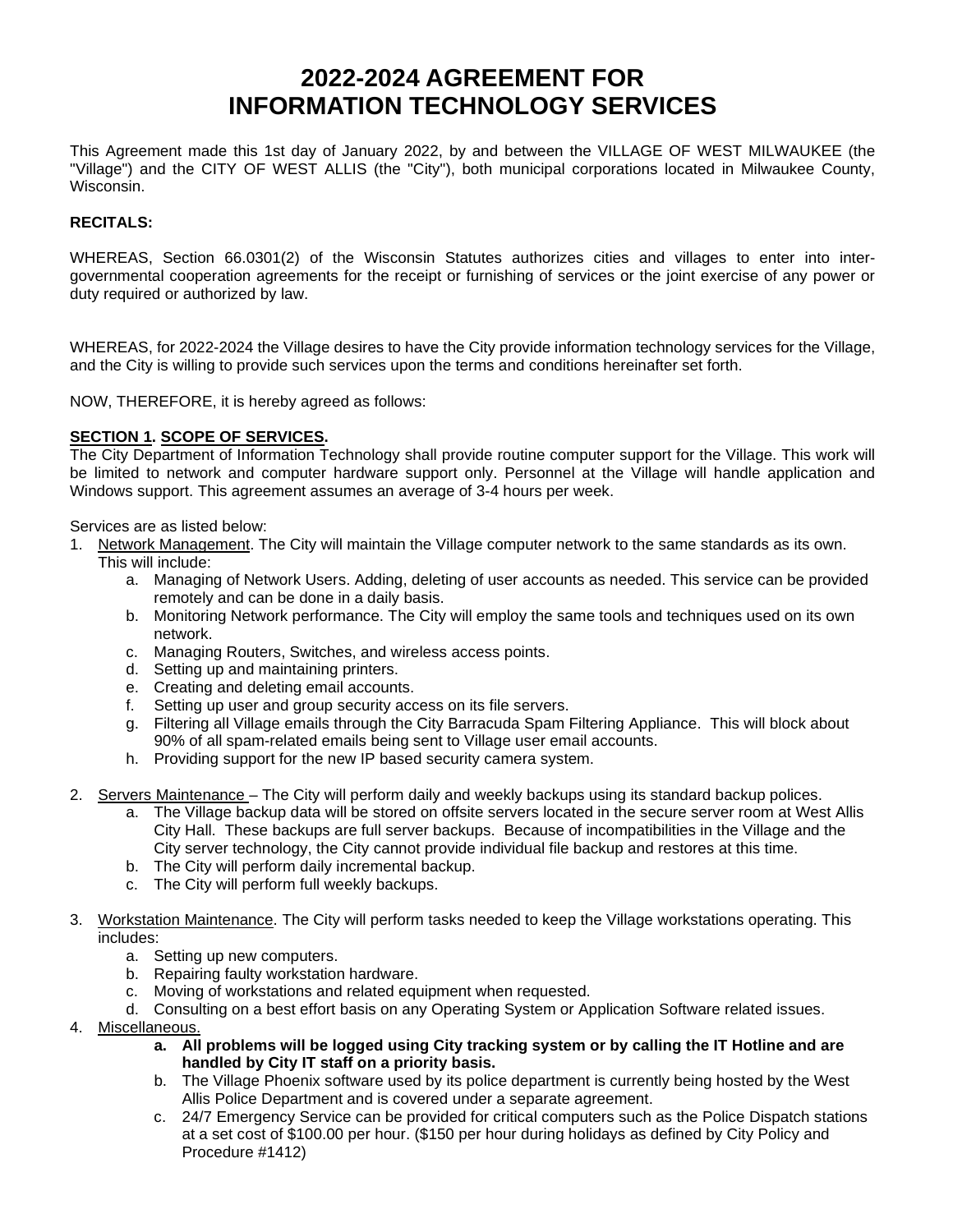- d. Computer services not covered above (\*including open record request compliance) will be charged at a rate of \$57.00/hour.
- e. Upon request, monthly reports can be issued listing the Village's technical support calls and results.

## **SECTION 2. PROVISION OF SERVICES.**

- A. All services shall be provided by the City Information Technology Department under the direction and supervision of its Director of Information Technology. In providing such services, the IT Director shall work under the general direction of the Village Clerk and/or Village Administrator.
- B. Upon request an annual report may be provided by the IT Director to the Village on services rendered.

# **SECTION 3. COMPENSATION.**

- A. The Village will pay the City a monthly fee of Eight Hundred Dollars (\$800) for the services to be provided under this agreement for each year of 2022, 2023 and 2024. The fee is due in monthly payments and payable on the first of each month during the term of this Agreement and any renewal thereof.
- B. The Village and City will discuss triennially any renegotiation of the monthly fee for the subsequent calendar years.

# **SECTION 4. TERM.**

- A. The term of this Agreement shall commence on January 1, 2022 and end on December 31, 2024.
- B. Each party has the right to terminate this Agreement by providing written notice of termination to the other party by mail at least six (6) months prior to the termination date contained in said notice. Notices shall be sent to:

City Administrator **City Administrator** or Village Administrator<br>City of West Allis **City Administrator** Village of West Milwa 7525 W. Greenfield Avenue 4755 W. Beloit Road West Allis, WI 53214 West Milwaukee, WI 53214

Village of West Milwaukee

C. This Agreement may be extended for successive annual periods by further mutual written agreement under such terms and conditions as may be mutually agreeable to both parties.

# **SECTION 5. EMPLOYMENT RELATIONSHIP.**

All wage and disability payments, pensions, worker's compensation claims and medical expenses for City employees providing services under this Agreement shall be paid by City. It being understood and agreed that such employees are the employees of City and not the agents or employees of Village.

# **SECTION 6. LIABILITY AND INDEMNIFICATION.**

Subject to the provisions in Section 5, to the fullest extent allowable by law, Village hereby indemnifies and shall defend and hold harmless the City, its elected and appointed officials, officers, employees or authorized representatives or volunteers and each of them, up to but not exceeding the amount of \$150,000 per claim/event, from and against any and all suits, actions, legal or administrative proceedings, claims demands, damages, liabilities, interest, attorneys' fees, costs, and expenses of whatsoever kind or nature whether arising before, during, or after completion of the work hereunder and in any manner directly or indirectly caused, occasioned, or contributed to in whole or in part or claimed to be caused, occasioned, or contributed to in whole or in part, by reason of any act, omission, fault, or negligence, whether active or passive, of City or of anyone acting under its direction or control or on its behalf in connection with or incident to the performance of this Agreement. This indemnity provision shall survive the termination or expiration of this Agreement.

No provision of this indemnification clause shall give rise to any duties not otherwise provided for by this Agreement or by operation of law. No provision of this indemnity clause shall be construed to negate, abridge, or otherwise reduce any other right or obligation of indemnity that would otherwise exist as to the City, its elected and appointed officials, officers, employees or authorized representatives or volunteers under this or any other contract. This clause is to be read in conjunction with all other indemnity provisions contained in this Agreement. Any conflict or